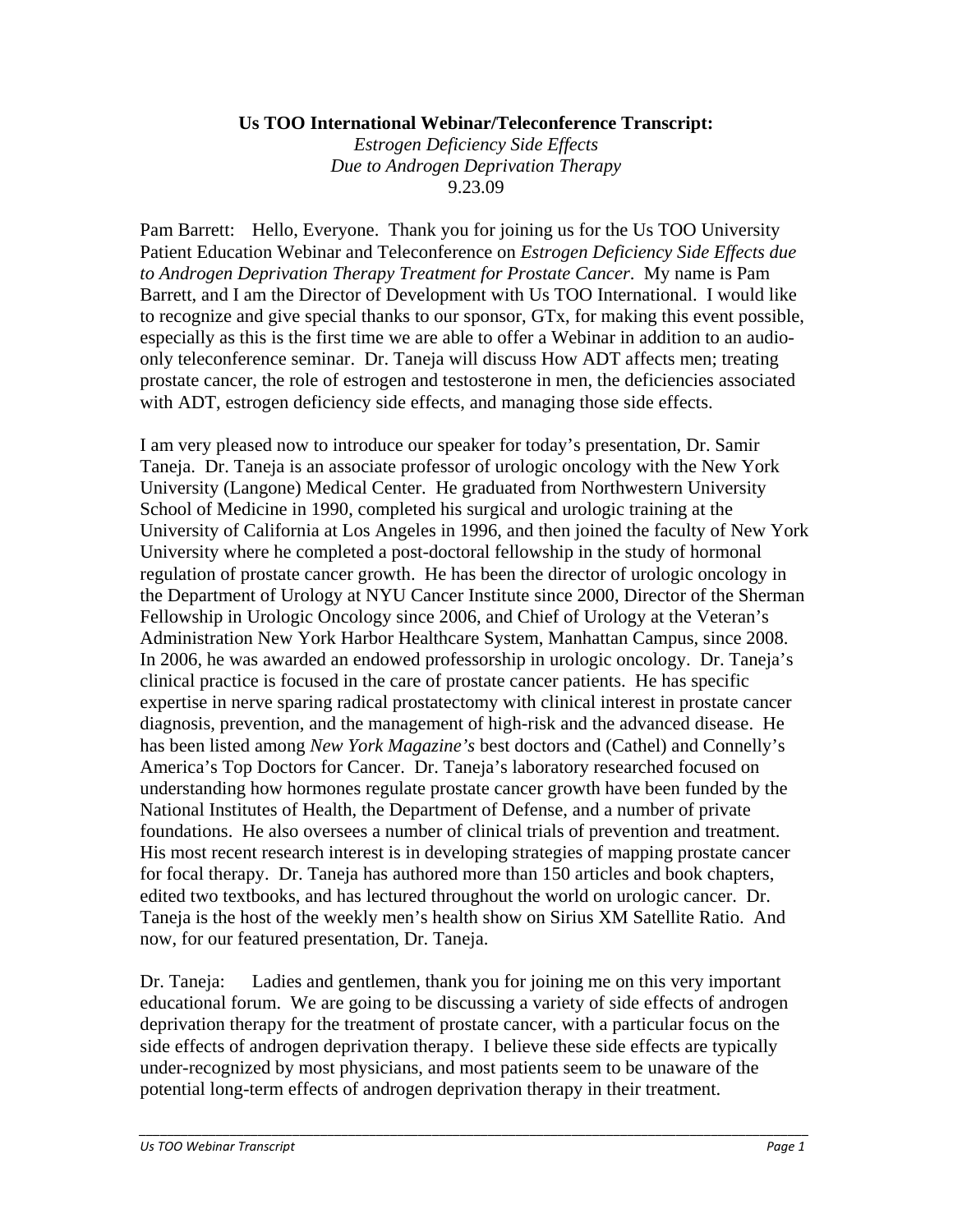Currently prostate cancer is the most frequently diagnosed cancer in men. It is estimated that approximately 192,000 new cases of prostate cancer will occur in the United States during the year 2009. An average of 1 in 6 men will be diagnosed with prostate cancer at some point in their lifetime. Two million U.S. men are currently prostate cancer survivors. This illustrates the fact that after the diagnosis of prostate cancer, we are frequently very successful in our treatment, and men have a very prolonged survival under treatment, whether they have early-stage disease or advanced-stage disease at the time of diagnosis. Despite this, prostate cancer remains the second leading cause of cancer death in men. It is estimated that approximately 27,000 deaths will occur in the Year 2009 due to advanced prostate cancer.

At the time of diagnosis, most of you are aware, that various treatment options exist. This is often a point of tremendous confusion for patients in deciding how to proceed. Patients might be treated with surgery; various forms of radiation therapy, including external beam radiation, radioactive seed implants; or active surveillance if they chose not to have a conventional treatment. Androgen deprivation therapy is a treatment that is frequently used in men with advanced prostate cancer, that is cancer that may have spread to other parts of the body, or in patients with high-risk cancer in combination with conventional treatments. There are currently approximately 700,000 men in the United States receiving androgen deprivation therapy as part of their prostate cancer treatment.

Androgen deprivation therapy, also broadly called hormonal therapy, is really the standard of care for men with prostate cancer. This has been the case since the mid-1950s when a urologist by the name of Charles Huggins discovered that removal of testosterone from prostate cancer patients resulted in a regression of the cancer, a prevention of progression, and a stabilization of advanced disease. In doing so, it prolonged the survival of his patients. Previously androgen deprivation therapy was generally provided by removal of the testicles or bilateral orchiectomy. Subsequently a multitude of drugs have been developed which can suppress testosterone levels to castrate measurements. Examples of these drugs are drugs like Lupron or Xoladex by tradename. These are drugs that suppress the stimulus from the brain that provides testicles with a signal to go forward and make testosterone. So by suppressing that signal, the body shuts of production of testosterone.

Testosterone in the body is converted to estrogen by an enzyme in the peripheral fat called aromitase. As such, because men don't have ovaries, the only source of estrogen in a man's body is conversion from testosterone. Androgen deprivation therapy suppresses testosterone production and thereby decreases levels of testosterone by up to 95 percent and levels of estrogen by up to 80 percent. So in a patient receiving androgen deprivation therapy, the body has greatly reduced levels of hormone.

Estrogen in a man's body is the principle hormone responsible for maintaining bone integrity. Many of us recognize that women who are post-menopausal have a high risk of osteoporosis. That is because after menopause, the ovaries stop making estrogen. Similarly in men on androgen deprivation therapy, suppression of testosterone potentially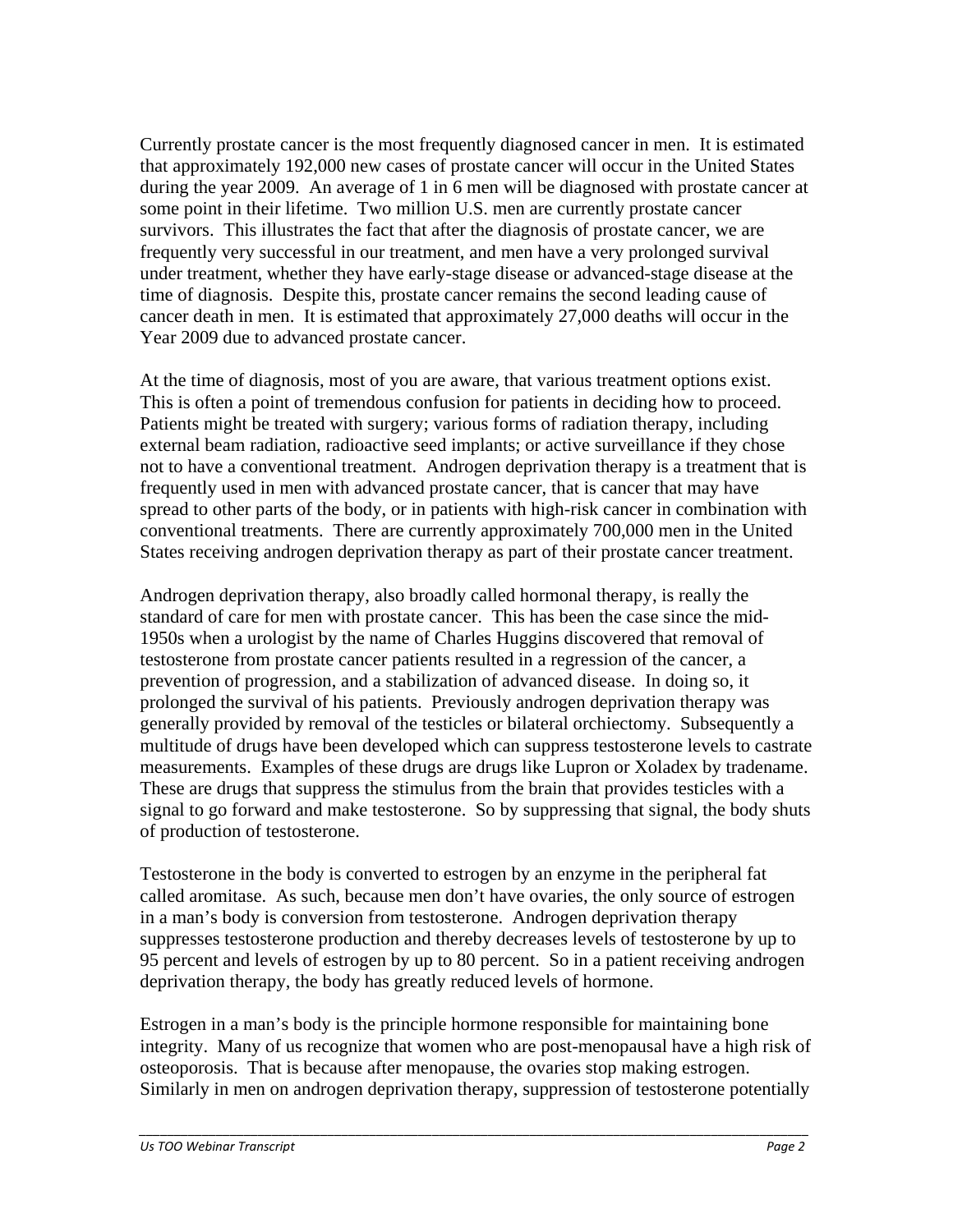could result in osteoporosis. And likewise, as men age and their testosterone level declines, they may potentially see loss of bone density. Typically elderly men have higher levels of estrogen than women of similar age because most women of that age have gone through menopause. Illustrated in the graph on the right, you can see that men have about 3.5 times the level of circulating estrogen as do women.

The role of estrogen and testosterone in men is diverse. Estrogens have a multitude of functions ranging from regulation of temperature; cognitive function in the brain; providing some sexual desire or libido; cholesterol changes—estrogens are responsible for regulating cholesterol levels to some extent; providing bone health—as I mentioned estrogens are important in maintaining bone density; and interestingly, estrogens are important in maintaining prostate health as they may provide a signal for prostate maturation and stability of prostate cells, preventing them from unregulated growth.

Testosterone has a multitude of functions in the normal body, as well. It provides mental and physical energy to patients. This is in part through providing a stimulus for muscle strength. Body hair, male voice, and post-pubertal male characteristics are generally provided by circulating testosterone. Erections or erectile function are generally provided by testosterone, and removal of testosterone frequently will result in impotence. Also important in prostate health, at high levels of testosterone, the prostate develops following puberty. Much of its enlargement as we age is due to the presence of testosterone.

When estrogen and testosterone deficiencies occur in patients receiving androgen deprivation therapy, a multitude of side effects may arise. Hot flashes, also called vasomotor flushes, are due to the loss of estrogen. When estrogen signal is lost to the brain, there is temperature disregulation, and men may experience short periods of a sensation of feeling very hot, flushed, sweating. Often that can be associated with a bit of racing of the heart. Men frequently complain of that while on androgen deprivation therapy. Men may also see breast enlargement and tenderness. We can note elevation of cholesterol, as well as a reduction of good cholesterol. There can be bone loss and fractures due to loss of bone density. And over time, there may be reduction in prostate size.

Testosterone deficiency can result in a multitude of side effects, as well. Men may develop a propensity for insulin resistance or diabetes. They may develop muscle atrophy and weakness. There can be body composition changes, with redistribution of fat to the axial skeleton around the torso and chest. There can be erectile dysfunction due to loss of testosterone. Finally, there can also be effects on prostate size. It is important to note that as men age, they may see a reduction in their testosterone levels to a milder degree than men on androgen deprivation therapy. Therefore, a number of the testosterone deficiency side effects are seen in the aging population.

In conclusion, key points on androgen deprivation side effects include the presence of fractures, which are highly prevalent in men on androgen deprivation therapy. Approximately 1 in 5 men will have a fracture in 4 years. Most men on androgen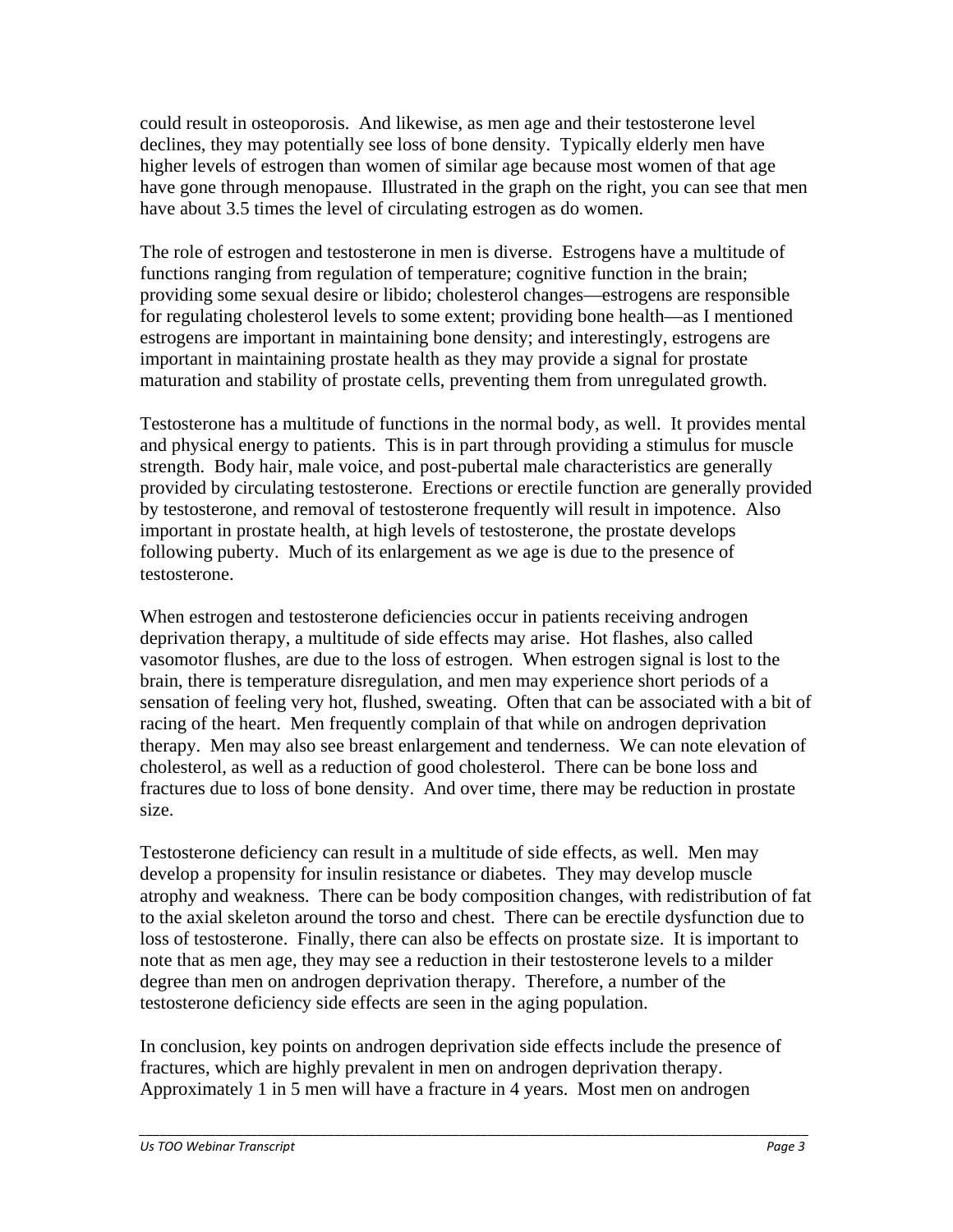deprivation therapy are not aware that they are at a higher risk for fractures. And I think many physicians who care for these men are likewise not aware. Hot flashes, breast pain, breast enlargement are highly prevalent and highly bothersome to patients on androgen deprivation therapy. Among my patients, hot flashes are probably one of the most common complaints that I hear. Breast pain and enlargement are not quite as frequent. But obviously when they do occur, they are very bothersome to the patient. Breast enlargement may become irreversible after the first year of treatment if it is not adequately attended. Finally androgen deprivation therapy can increase the risk for cardiovascular disease. This can occur through worsening of cholesterol levels, predisposition to obesity, predisposition to diabetes or insulin resistance, and direct effects on the blood vessels, reducing arterial compliance or stretchability such that high blood pressure and secondary effects on the heart may arise.

Let's first talk about increased fracture risk in men on androgen deprivation therapy. I can tell you from my own personal practice that 10 years ago we didn't even learn about the possibility of osteoporosis in men who were receiving androgen deprivation therapy. It has recently been recognized as an extremely important long-term effect of the treatment, and it has been addressed by a number of studies in the literature. I think part of the importance is that fractures are a tremendous cause of morbidity and a potential cause of mortality among aging men. They also pose a tremendous cost to our healthcare system.

We classify fractures in one of three ways: vertebral fractures, fragility fractures, or traumatic fractures. The importance of the classification is that patients will often say, "I don't think I know anybody who has a fracture." But some fractures are without symptoms, they occur due to loss of structural integrity within the bone, and they may over time cause deterioration of the skeletal frame and eventual morbidity. Vertebral fractures are typically determined by measuring the shape of the vertebral body on a simple x-ray. As the vertebral body collapses or fractures, its height may be lost and its shape may be altered. These types of fractures are often without symptoms, or they may result in back pain. Fragility fractures refer to fractures that are not due to acute trauma but may occur as the result of a simple fall from a standing height or less—someone slipping on the ice, someone slipping on the stairs, falling off of a chair. These may result in vertebral fractures, hip fractures, and wrist fractures. Certainly these are typically noticed by patients as a result of the trauma. Traumatic fractures arise from falls from a distance greater than the standing height of the patient or a fracture that occurs from some traumatic injury, for example a car accident or falling off a ladder. These fractures may occur in younger patients with strong bone density. But certainly patients with osteoporosis or reduced bone density would be at a higher risk of such a fracture. These are typically noted by the patient because they are associated with some form of significant trauma.

It is known that the risk of fracture increases with decreasing estrogen levels. As men age, their testosterone declines, and secondarily the estrogen level declines, as depicted on this graph. At a typical estrogen level in older men, over the age of 65, estrogen levels may decrease to the range of 20 picograms/mL. At this level, approximately 20 fractures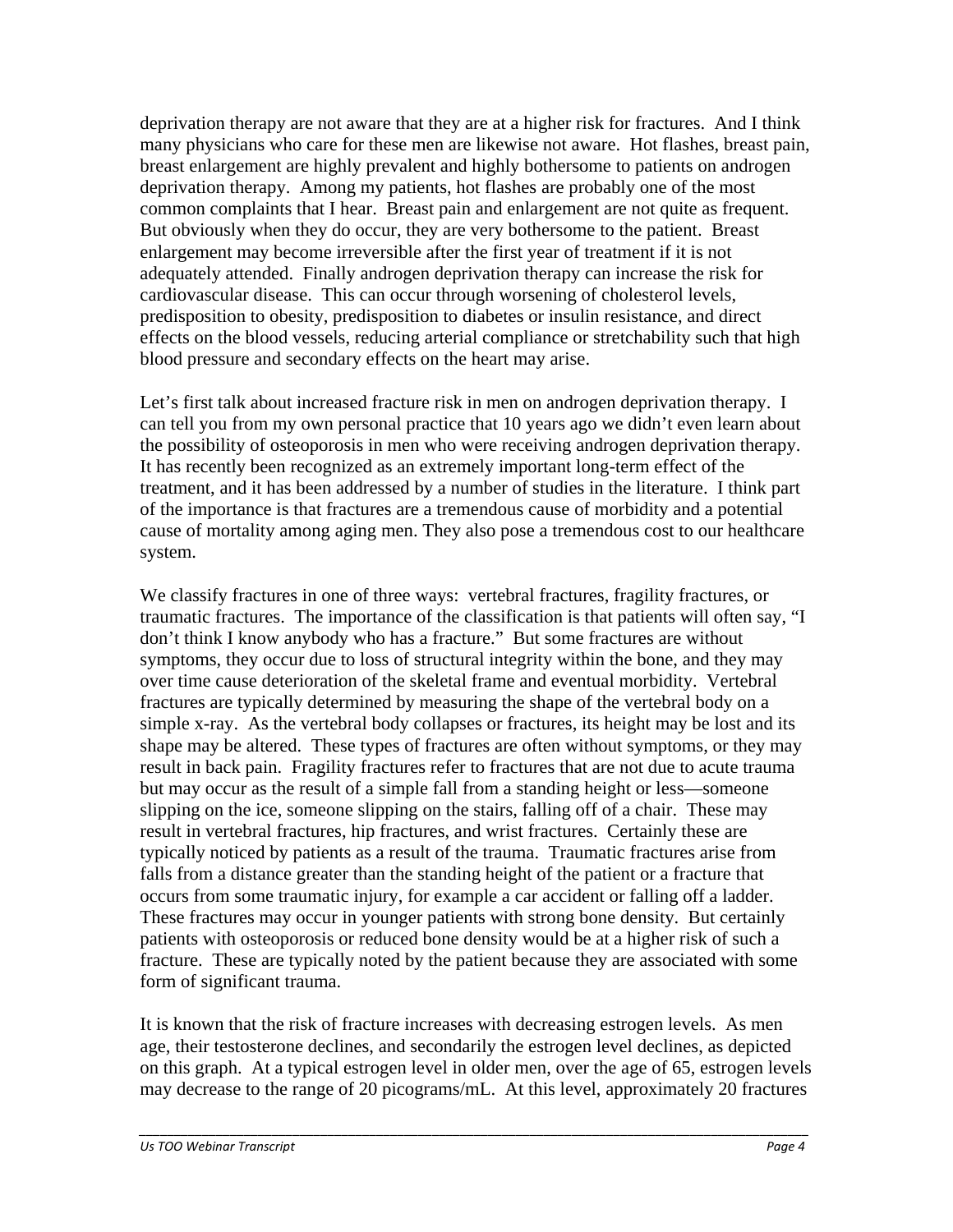per 1000 person years are noted. When estrogen levels decline to below 10 in men on androgen deprivation therapy, this fracture rate appears to be nearly tripled by population incidence. One in 5 men receiving androgen deprivation therapy over 4 years will develop a fracture. As measured by a classical study in *The New England Journal of Medicine,* close to 20 percent of men had a fracture during 4 years of follow up. The most common of these types of fractures was in the hip. Hip fractures occurred in 4.1 percent of patients in the study. It is noted that this fracture risk persists not just when people start out on androgen deprivation therapy. Further studies have shown that by 7 years on androgen deprivation therapy, 45.5 percent of men would have developed a fracture. And by 15 years on treatment, close to 3 out of 4 men would have had a fracture. This exceeds the general fracture rates observed in the aging population.

Fractures in men on androgen deprivation therapy can significantly reduce survival. Among men with prostate cancer receiving androgen deprivation therapy, there is an average 3-year reduction in survival among men who have experienced a fracture as compared to those men without. It is well known among the medical community that hip fractures and spinal fractures among the aging population result in immobility, prolonged hospitalization, and potential for mortality in and of themselves.

The National Osteoporosis Foundation has recommended 5 simple steps to bone health. (1) Daily recommended amounts of calcium and Vitamin D should be taken by the patient. (2) The patient should engage in a regular weight bearing and muscle strengthening exercise regimen. The value of this is to provide impact to the bones as a stimulus for bone strength. (3) Patients should avoid smoking and excessive alcohol, both of which have been associated with osteoporosis in the aging population. (4) Patients should be active in talking to their healthcare provider about their own individual bone health. When appropriate, they should have a bone density test and take medication under their physician's guidance. (5) The National Osteoporosis Foundation has also created a guideline for medication treatment of osteoporosis. It is recommended that post-menopausal women or men over the age of 50 who have osteoporosis or who have had a prior hip or final fracture should be treated. Post-menopausal women or men with osteopenia, meaning not true osteoporosis but reduction in bone density, should be treated if they have a 10-year probability of hip fracture that exceeds 3 percent. Overall a 10-year probability of a major osteoporosis related fracture that is greater than 20 percent would also necessitate medical therapy. Interestingly men with prostate cancer who are undergoing androgen deprivation therapy typically meet that criteria. As I showed you in the earlier slides, the rate of fracture exceeds 3 percent in these patients and typically exceeds 3 percent by 4 years rather than 10 years. In *The New England Journal* study, 4.1 percent of men had had a hip fracture by 4 years. The vast majority of elderly men o androgen deprivation therapy have osteoporosis or osteopenia as measured by bone density studies. As such, medical therapy may very well be indicated in the majority of patients receiving prolonged androgen deprivation therapy.

As I said earlier, hot flashes and breast enlargement, breast pain, are very common sources of decreased quality-of-life among our patients on androgen deprivation therapy. Androgen deprivation therapy induces breast enlargement due to the fact that there is a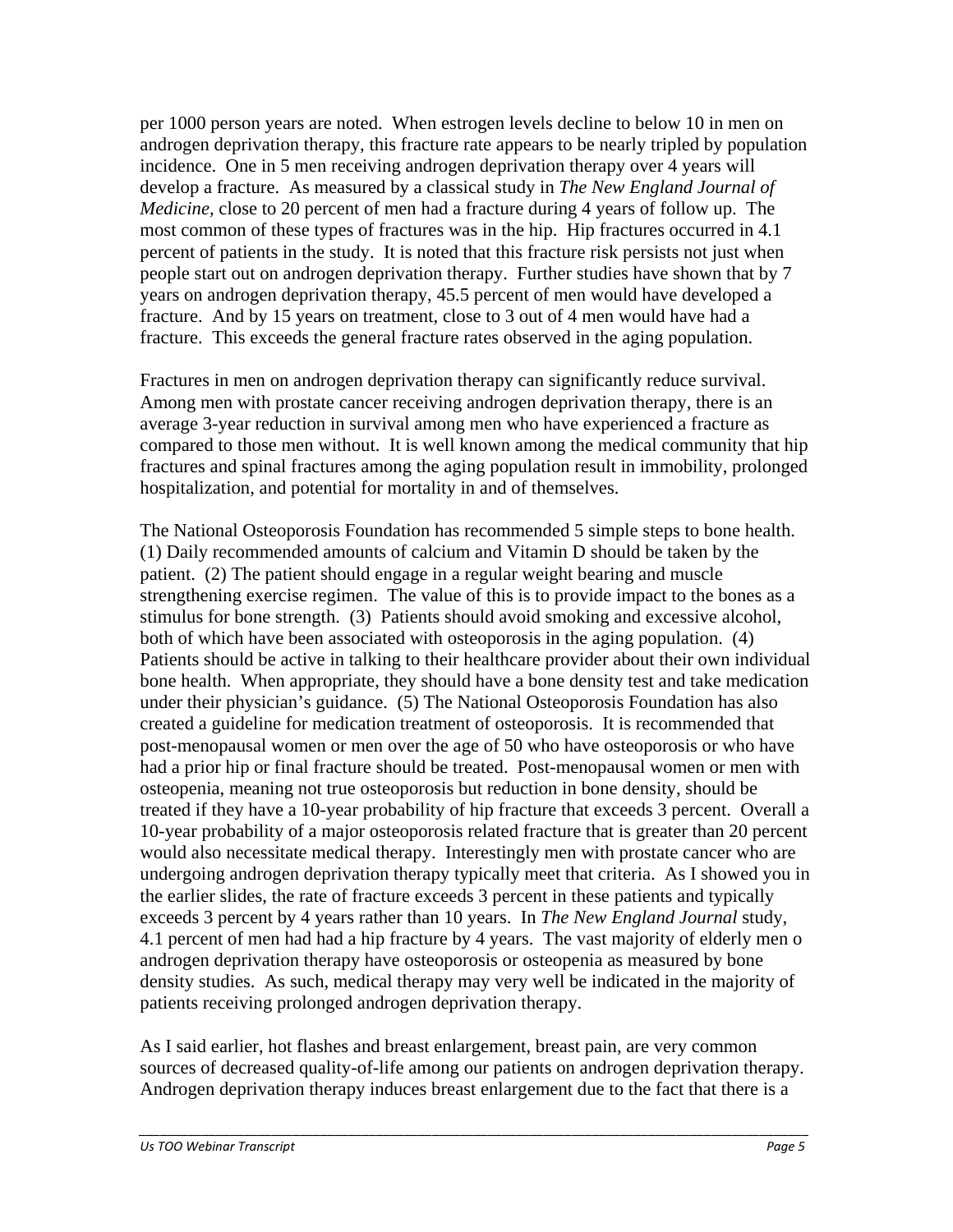relative change in the estrogen to testosterone ratio. When men go on androgen deprivation therapy, you will recall that their testosterone level decreases by 95 percent while their estrogen level decreases by a lower relative proportion. As such, even though both are declining, the ratio of estrogen to testosterone increases. It is this ratio that potentially produces enlargement of the breast tissue, termed gynecomastia, or pain in the breast, termed mastodynia. Breast enlargement and pain is more common in men treated with Casodex or anti-androgens for complete androgen blockade. This is done in a subset of men, based on physician preference, to maximize the residual testosterone circulating in the blood stream. The natural progression of androgen deprivation therapy induced breast enlargement occurs slowly over the first 6 to 12 months. Patients may start to notice breast enlargement even within the first 6 months after treatment. If these changes persist longer than a year, scarring of the breast tissue will occur and this breast enlargement may become irreversible even with stopping the therapy.

Hot flashes are one of the most common and most distressing side effects of androgen deprivation therapy. They occur in 50 to 80 percent of men by report. But in my own personal experience, the vast majority of men will at some point have some hot flashes. Androgen deprivation therapy induces hot flashes by declining estrogen levels and declining estrogen feedback to the brain. Low estrogen alters the pituitary and brain feedback loop, and this stimulates the temperature regulatory centers of the brain. Abnormal stimulation of the temperature regulation center will eventually cause a hot flash. Hot flashes persist in 50 percent of patients on androgen deprivation therapy beyond 5 years. We often tell patients that hot flashes are worst at the beginning, but our data would suggest that they continue to progress for prolonged periods of time.

Increased risk of cardiovascular events in men on androgen deprivation therapy is perhaps the most newly recognized category of side effects. Medicare database results would suggest that men on androgen deprivation therapy have an increased risk of heart attack and sudden cardiac death. These men were at an 11 percent increased risk of a myocardial infarction and a 16 percent increased risk of sudden cardiac death as compared to men who were not receiving androgen deprivation therapy. Men on androgen deprivation therapy also have an increased risk of diabetes—that relative increase is 44 percent—and a 16 percent increased risk for coronary heart disease. As mentioned earlier, a reduction in testosterone is associated with body mass changes, body composition changes, and potential development of insulin resistance, Type 2 diabetes, and metabolic syndrome. Estrogen deficiency increases cholesterol. This may also secondarily affect the risk of cardiovascular disease over time. As such it is very important for men on androgen deprivation therapy to know risk factors for coronary heart disease.

Well recognized risk factors for heart disease include high blood pressure, high cholesterol, smoking, physical inactivity, obesity, diabetes, familiar history of heart disease; and women, for whatever reason, seem to develop coronary artery disease at a later age than men. Men on androgen deprivation therapy, therefore, should have a heightened awareness of their own risk factors and should be carefully monitored for

*\_\_\_\_\_\_\_\_\_\_\_\_\_\_\_\_\_\_\_\_\_\_\_\_\_\_\_\_\_\_\_\_\_\_\_\_\_\_\_\_\_\_\_\_\_\_\_\_\_\_\_\_\_\_\_\_\_\_\_\_\_\_\_\_\_\_\_\_\_\_\_\_\_\_\_\_\_\_\_\_\_\_\_\_\_\_\_\_\_\_\_\_\_\_\_\_*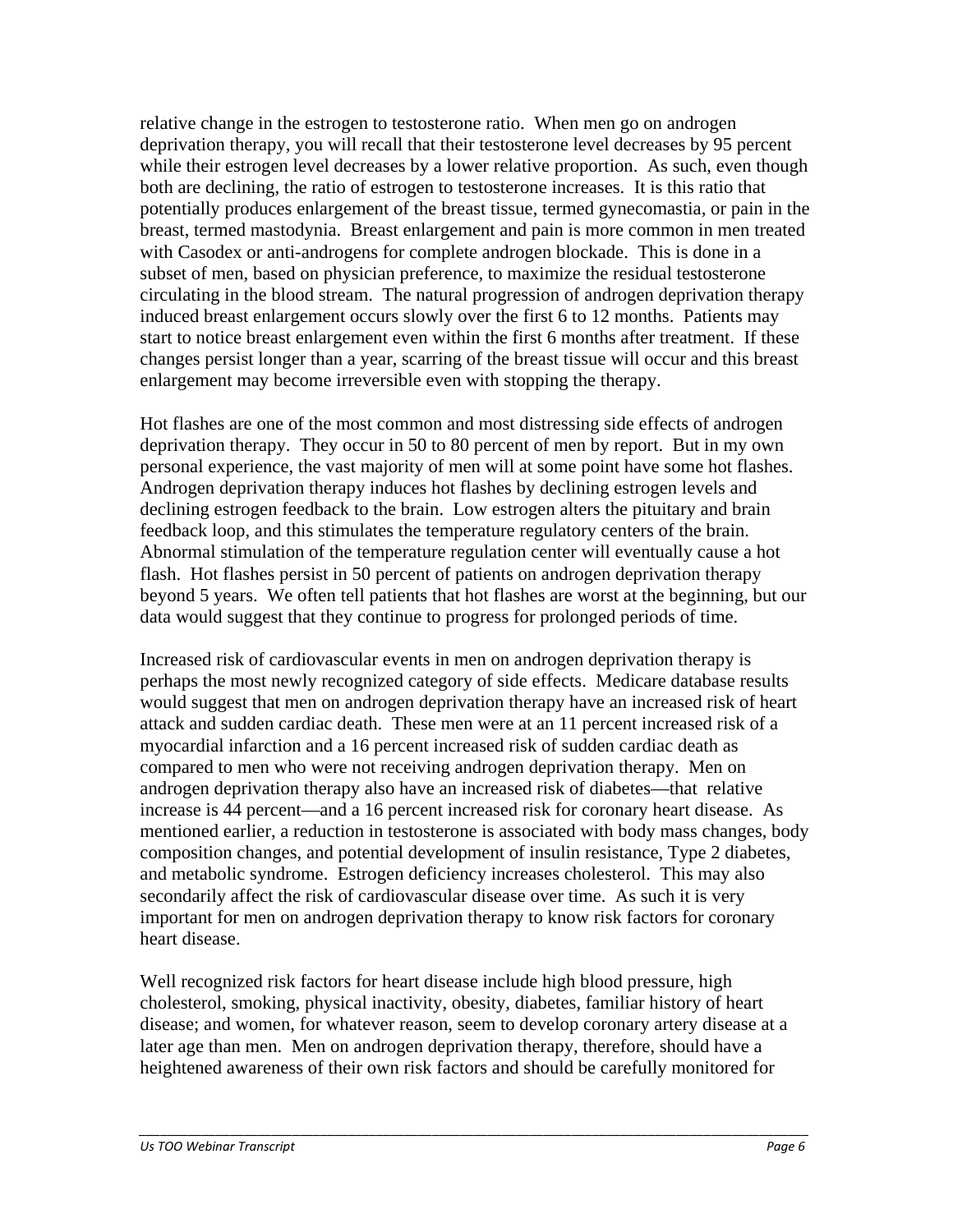body composition changes, cholesterol changes, sugar changes, and overall changes in their blood pressure or cardiovascular risk.

In summary, it is exceedingly important for patients to recognize the long-term risks of androgen deprivation therapy. It is important to discuss these risks with your individual physician. It is important for the physicians to be aware of how to manage those risks as they arise. Men with prostate cancer therapy are at an extremely high risk for fractures and bone loss, resulting in increased risk of early mortality. Although the National Osteoporosis Foundation guidelines are not written specifically for men on androgen deprivation therapy, it is clear that these men have a sufficiently increased medical risk to warrant medical therapy and to fall into the high-risk definition in the National Osteoporosis Foundation medication guidelines. Early implementation of the five steps to bone health may be advisable for all men. And when noted to be on long-term androgen deprivation therapy, careful consideration to medication may be warranted by the individual physician. Men on androgen deprivation therapy should discuss heart failure, breast enlargement or breast pain with their physician early in their therapy. Prolonged breast enlargement beyond a year may become irreversible and would only be corrected by surgical therapy. Men on androgen deprivation therapy should be aware of their baseline cardiovascular risk and discuss their own lifestyle and risk factor modification with their physician. If at an increased risk coronary artery disease prior to androgen deprivation therapy, it becomes all the more important to institute early lifestyle and risk factor modification. Men should know their baseline lipid and sugar levels and ask about any changes in their cholesterol, lipid, or metabolic profile with their physician during each visit of their therapeutic follow-up. This good relationship between a physician and the patient, as well as the knowledge of androgen deprivation therapy side effects among patients, will surely reduce the potential long-term effects of the treatment. It is through early education and early awareness of side effects that much of the morbidity can be prevented.

I thank you for joining us. I hope it has been very informative to all of you, and I look forward to fielding any questions you might have.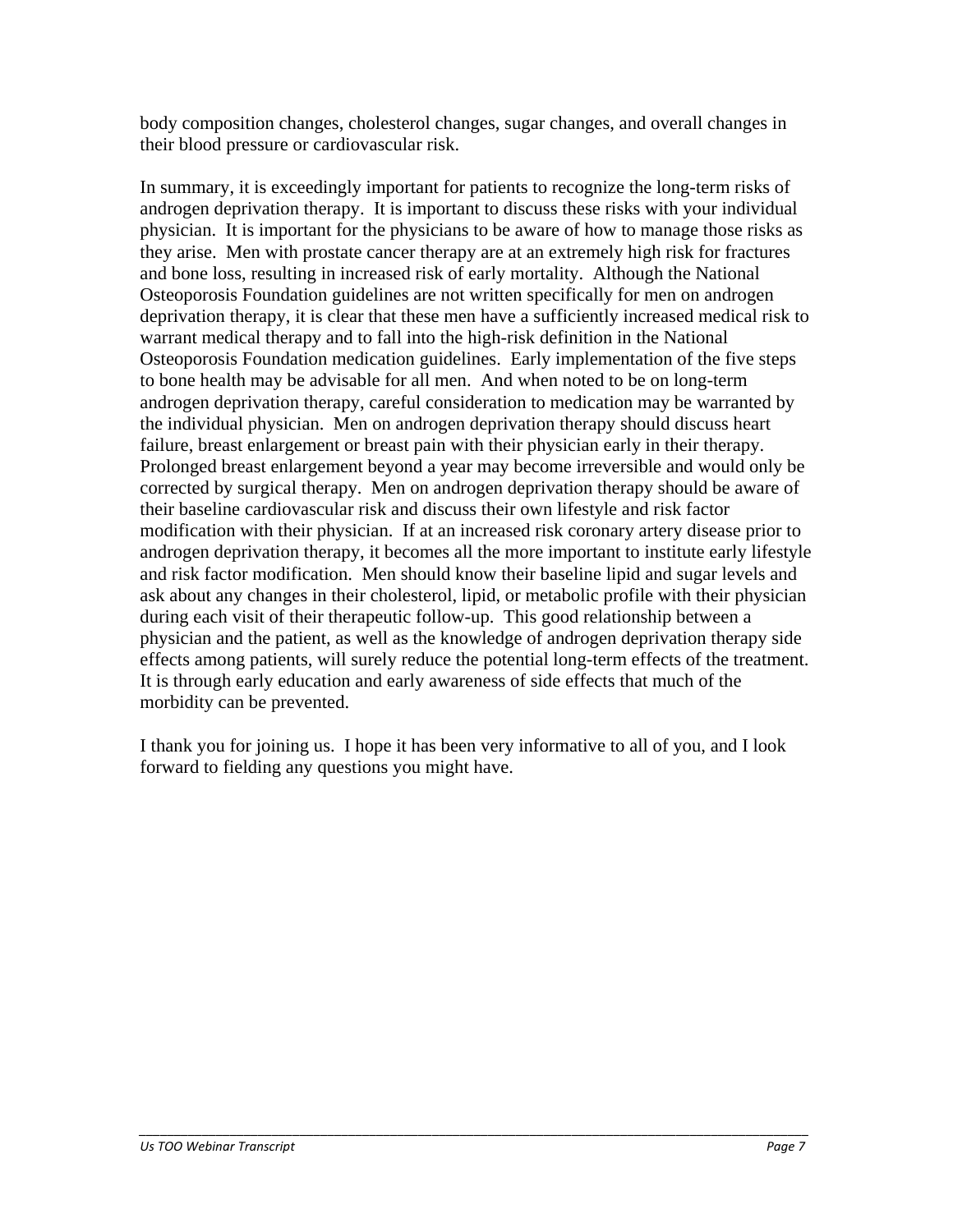## **Question & Answer Session**

Welcome, everybody, to the question and answer session of our presentation this evening. I've been fielding a lot of interesting WEB questions from all of you, and I will certainly start by answering a few of these. First off, I want to thank you all for taking time out from your evening to join me. I hope that you found the presentation informative. Based on some of your questions, I think you're thinking right on about the relevant issues that are related to the presentation. I am going to try and get to a number of your questions, and we'll try to field as many as we can this evening.

One of the first questions that I think is a very good question is *Is estrogen replacement a way around the estrogen loss, or how about DES?* I think that is a great question because what we are saying is that the loss of estrogen from the body is causing all of these side effects. Why not put someone one estrogen therapy, much as you would a woman who has gone through menopause? The answer is that if you put a man on estrogen while he is on ADT, he will surely have fewer estrogen-related side effects. But the problem is that he will have a number of side effects potentially related to the estrogen itself. Although estrogens do good things in the bone and they give good feedback to the brain, they do have the potential to cause breast enlargement. So it may make it more likely that men would develop breast enlargement or breast tenderness, and we see that in men who receiving estrogens or DES while on ADT or as a replacement for ADT. It used to be, before drugs like Lupron and Zoladex were developed, that patients actually got DES in order to suppress testosterone production. By overloading the brain with feedback from estrogens, the testosterone production in the body would actually shut down. One of the major side effects, though, of high-dose estrogen therapy and even low-dose estrogen therapy is the potential for cardiovascular and thromboembolic side effects. So patients would develop heart attacks, strokes, blood clots in the legs, which is another secondary side effects of unregulated amounts of estrogen. It is also the reason that many post-menopausal women are no longer put on low-dose estrogen. They are put on other drugs that mimic the action of estrogens, instead. So a big area of development, both for men with ADT and post-menopausal women, is to try and replace estrogens through a category of drugs called selective estrogen receptor modulators, which are drugs that are chemically similar to estrogens. But instead of acting like an estrogen in every location in the body, they are designed to block estrogen's function in some organs while stimulating estrogen's function in other organs. Thereby they can be used effectively in theory to address a lot of the side effects that one might experience.

I have a number of questions here about exercise while on ADT and whether this will help with bone density. They range from a question that says *Should I stop skiing?* One listener is asking if he will get shorter while he is on ADT. Another asks *What is the effectiveness of exercise in reducing fracture rates? And shouldn't more research be focused on eliminating ADT as a therapy?* So first, with regard to the issue of exercise exercise is critically important for men who are on ADT, not only from the standpoint of maintaining bone density through impact and stimulation of the bone, but also in terms of maintaining muscle mass, which is a side effect of loss of testosterone. So I strongly encourage all of my patients who are starting ADT to be on a regular exercise regimen.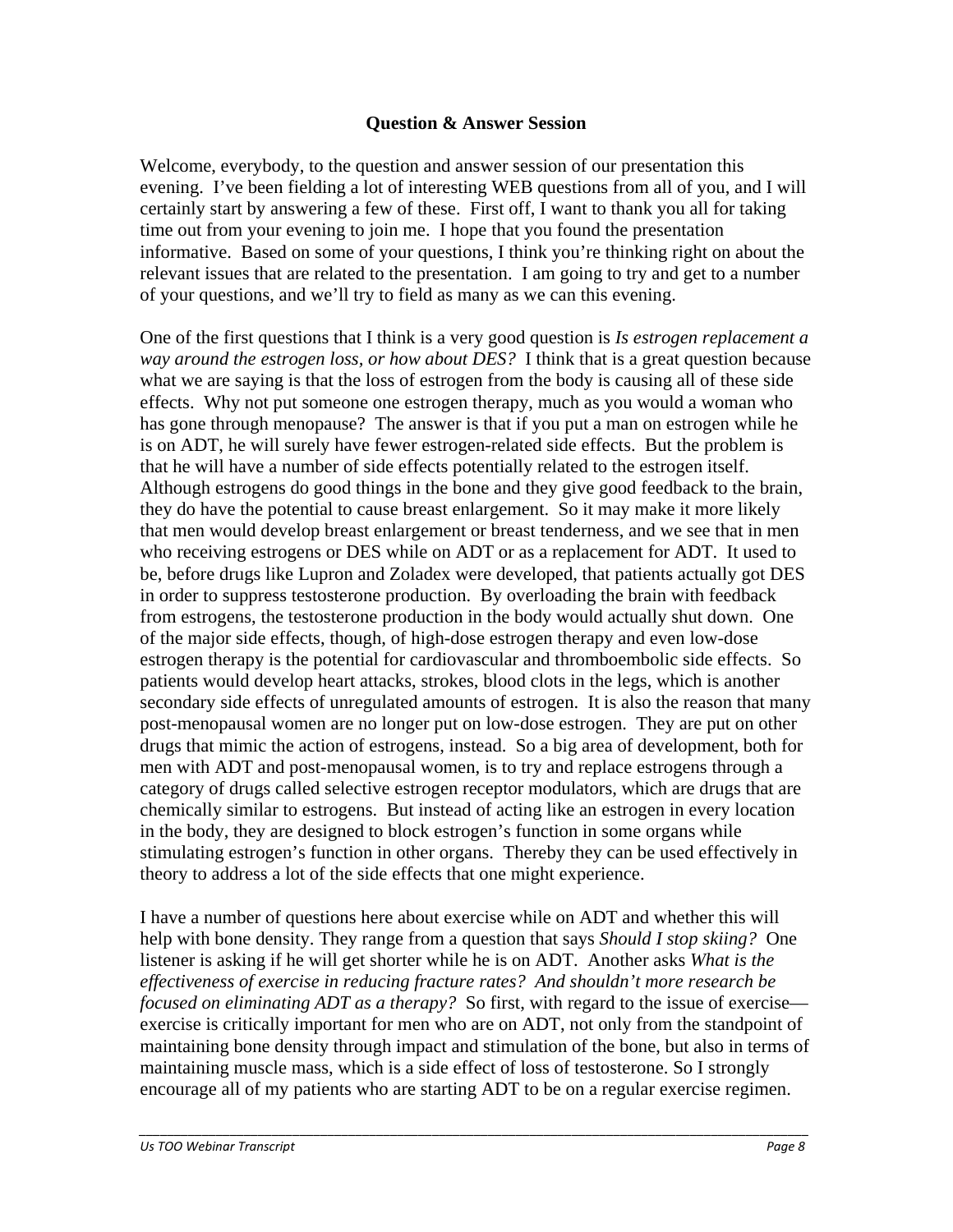If they can afford to have a personal trainer, sometimes that is helpful because motivation for exercise is not always the greatest. But any exercise regimen that one can have is certainly going to help with bone density to some degree. Should you stop skiing? I don't think so. But if you are on ADT, I think it is important to be aware of your bone density. So it is critically important for patients on ADT to be monitored by their urologist using one of various tools, the most common being something called a Dexascan, which can measure bone density. If the urologist observes a reduction in bone density over time or your primary physician observes it, then that might be an indication that skiing might be a little bit dangerous for you. If there is osteoporosis or osteopenia, reduction of bone density, then you may be more prone to a fracture if you have even a light fall. So it is critical to monitor it. You shouldn't stop your life. Could you get shorter? Well, actually, if you are having vertebral fractures due to osteoporosis, you will get shorter. And this is one of the reasons that people often get shorter as they age. You remember in the slide I said there were three types of fractures, one being a morphometric fracture. Morphometric fractures are fractures that don't occur due to trauma or activity but instead they simply occur due to daily activity. So as a person is standing or walking, they may experience a morphometric fracture. And those are most common in the vertebral body. As they occur, the vertebrae compresses, and so the spine can shorten and people can actually get smaller.

*Is it possible or is it desirable to replace ADT?* I think there is some desire to replace ADT. There are ongoing research studies to see if there are other ways that we can selectively suppress the growth stimulatory effects of androgen on the body without getting rid of androgens all together. But for now, it remains the standard of care. I think the important take-home point is that although it causes a lot of side effects, it also saves a lot of lives. It is well shown that men with advanced disease do benefit from having androgen deprivation therapy. In a way, it is a necessary evil because it is helping our men with prostate cancer.

In fact, I have a number of questions over the Web Chatter tonight asking about specific clinical scenarios. I'm not going to run through all the specific clinical scenarios, but there are a couple of scenarios people have given me. One gentleman with a PSA of over 300 after radiation therapy who went on Lupron and Taxotere. He had a good response. He had a number of sites of cancer, and these appear to have regressed away so that a lot of his symptoms have gone away and he feels good. But he has noticed that he is starting to experience side effects from the hormone therapy. He is worried about fractures. His cholesterol has gone from 200 to 250. Another gentleman has a PSA of 46.8 and Gleason 9, aggressive prostate cancer. He is 75. And it sounds as though he is being treated primarily with hormone therapy alone. He developed a compression fracture of his L5 vertebral body, which is in the lumbar spine, and then was diagnosed with osteoporosis. Now he is scheduled to have his hormone therapy implant removed in February of 2010. What I would say is that stopping hormone therapy is certainly an option if someone is experiencing significant side effects, but it has to be vented on the clinical scenario. And what I mean by that is that if you have a PSA of over 300 and multiple bone metastases, I would argue that the risk of coming off hormone therapy or androgen deprivation therapy is far greater than the risk of side effects. What I really want you to take away from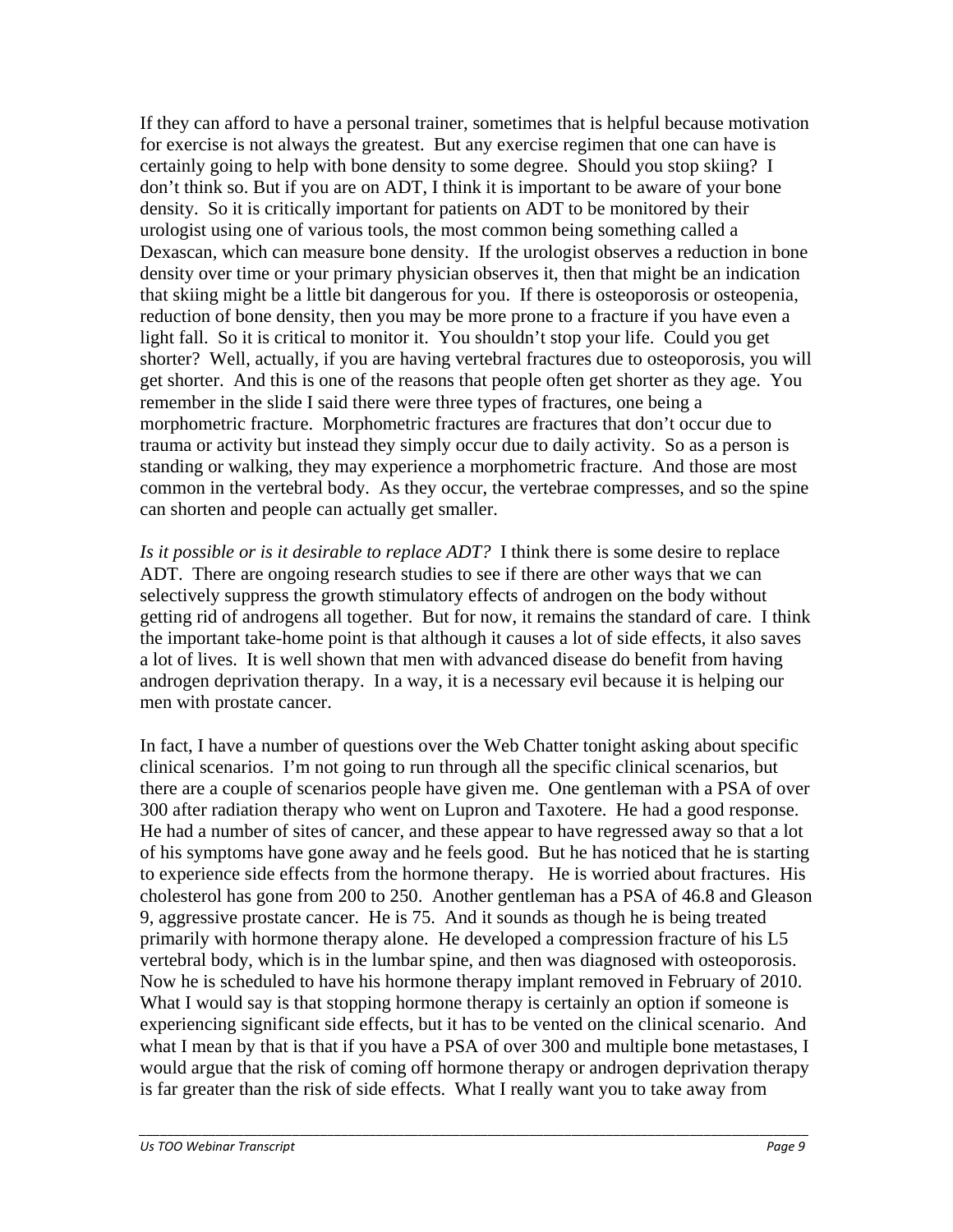today's talk is not that you should avoid ADT if you need, but instead you should be aware of the side effects. And if you are already worried about fractures, what that means is that you can be proactive by engaging in many of the guidelines we talked about tonight—having your physician monitor your bone density, starting you on medication if your bone density is low or he perceives your fracture risk to be high. If your cholesterol has gone up to 250, it sounds like it might be a reasonable time to consider anticharacteristic or lipid-lowering agents to help control that before it causes an increase in your cardiovascular risk. For the gentleman with Gleason 9 disease, I am not sure that I believe that hormone therapy alone is an appropriate treatment for someone with no evidence of metastasis or advanced disease. You may want to discuss alternative treatments with your urologist, perhaps radiation or cryotherapy or even in some cases surgery if it is appropriate. But to remove the hormonal implant and leave you alone simply because you have osteopenia leaves you very vulnerable to what sounds like a very aggressive cancer.

I have another question, which I think is a great one. It is radiation versus aromitase inhibitors for gynecomastia. Gynecomastia, just so you know, is enlargement of the breast, as we talked about. And as we mentioned, this is due to a hormonal imbalance, more estrogen on board than testosterone. This results because low levels of residual hormones that circulate in the body from the adrenal glands or from residual production by the testicles might get converted to estrogen. And the ratio of estrogen to testosterone remains high. So one way we can prevent breast enlargement is to give low-dose radiation to the breasts before someone goes on ADT. This is generally pretty effective in presenting breast enlargement, but we don't do it that much in clinical practice for a few simple reasons. One is that gynecomastia doesn't occur that often on ADT. It occurs in someone on just an LH-RH in about 15 percent of patients. So the relative risk of radiation and the secondary side effects of radiation may outweigh the relative benefit of avoiding gynecomastia in 15 percent of patients. Nonetheless, it is effective if given before the gynecomastia. It is not effective if given after. So if someone develops gynecomastia, typically 6 to 12 months after starting on ADT, and it persists for longer than 6 to 12 months thereafter, it is likely that that may be irreversible and radiation is not going to get rid of it. It may get rid of a little of the tenderness, but it won't get rid of the breast enlargement. In those circumstances, surgery is the only way that one can get rid of the gynecomastia reliably. Drugs such as aromitase inhibitors are designed to prevent the conversion of testosterone to estrogen. So the listener is asking a very intelligent question *If you get rid of the aromitase, thereby getting rid of the estrogen, will you reduce the likelihood of gynecomastia?* The answer is you very well may, but remember what we are talking about is low levels of estrogen causing bad effects on the body. So not only will you potentially get rid of the gynecomastia, but you will get rid of what little feedback your body has on the brain through low levels of circulating estrogen. You may also accelerate bone loss, etc. So I am not convinced that aromitase inhibitors are the best way of dealing with gynecomastia. I think other drugs in development, drugs that perhaps bock estrogen receptors, may be a more effective way of selectively blocking the effect of the estrogen receptors in the breast without affecting the feedback to the brain and affecting the bone. Certainly there are a number of those drugs that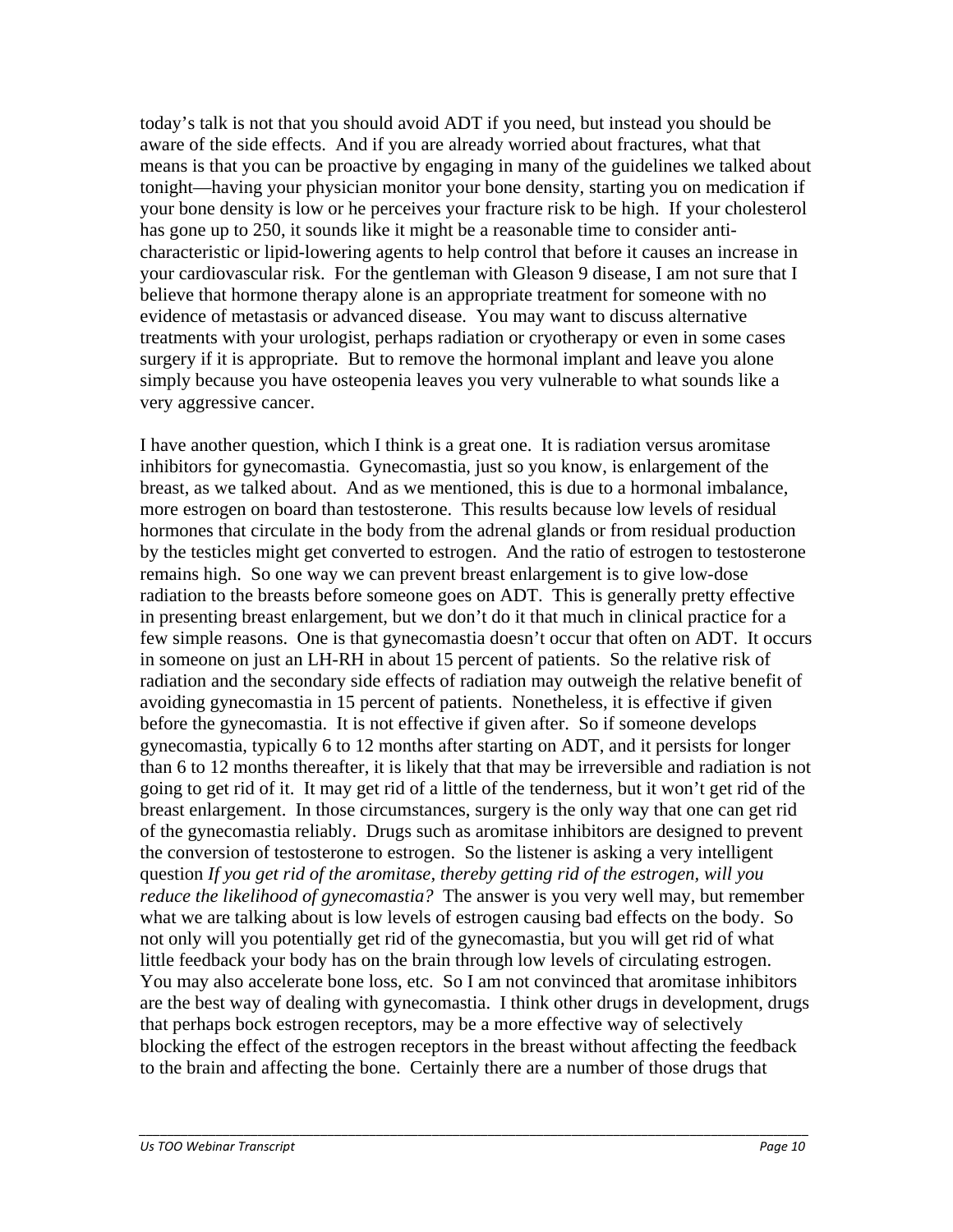potentially are in development, and maybe it is worth talking to your physician about them.

Another good question: *What criteria do you use for therapy intervals, PSA line or PSA doubling time?* What this listener is talking about is the concept of intermittent hormone therapy. Intermittent hormone therapy is gaining popularity in the United States. It is the idea that if someone needs hormone therapy, give it to them long enough for the PSA to drop, and then stop it, let their PSA come back up, and give it again. And if you do that, you'll give them sort of a respite or rest period between hormone therapy periods or androgen deprivation therapy periods so that their testosterone can recover and maybe their body can be exposed to testosterone and estrogen. I will say that although that does appear to improve quality of life, it is not yet known if it will reverse these long-term side effects of continuous androgen deprivation therapy. So we don't know if men on intermittent therapy are less likely to suffer an increased risk of cardiovascular disease. We don't know what its effects on other parts of the body will be, although in theory it is appealing. If you believe in intermittent therapy, you probably believe in early androgen deprivation therapy, that is to say giving androgen deprivation therapy before people have a great deal of symptoms or evidence of disease spread. I am very reluctant in my practice to give intermittent therapy to high-risk patients, patients with bone metastases or symptoms at the time they are treated for fear that those symptoms might recur within the rest interval. And I think that is a general tendency among urologists who practice urologic oncology. So if you believe in early hormone therapy or early androgen deprivation therapy, then it is reasonable to consider it. There is no known fixed interval, and generally the interval is not based on time but instead on PSA. It is a bit arbitrary, but people will usually wait until the PSA reaches 10 or 20 and then restart the treatment. Usually that interval is about 4 to 5 months with testosterone recovered early in treatment.

I had another question that actually I was going to ask if one of you didn't, but one of you did. It's from a gentleman who says he is on a 2-month androgen deprivation therapy simultaneous with radiation. This is after a radical prostatectomy. *How long after the two months do people still have the side effects of androgen deprivation therapy?* This is an important question because a lot of people get androgen deprivation therapy in conjunction with radiation treatment. As a result, they're only on it for a short period of time. The short answer is your hormone levels will typically recover in a very short period of time for men who are younger. The older you are, the longer it may take. On average it is about 4 to 6 months. We don't know that those short periods of hormone deprivation produce any long-term side effects like osteoporosis, although they may affect cardiovascular risk, and we are still learning about that.

Let's take a couple of calls. We have a call from Leonard Fisher in Ohio. Leonard, thanks for calling in to our presentation tonight.

Leonard Fisher: Surely.

Dr. Taneja: What question can I answer for you?